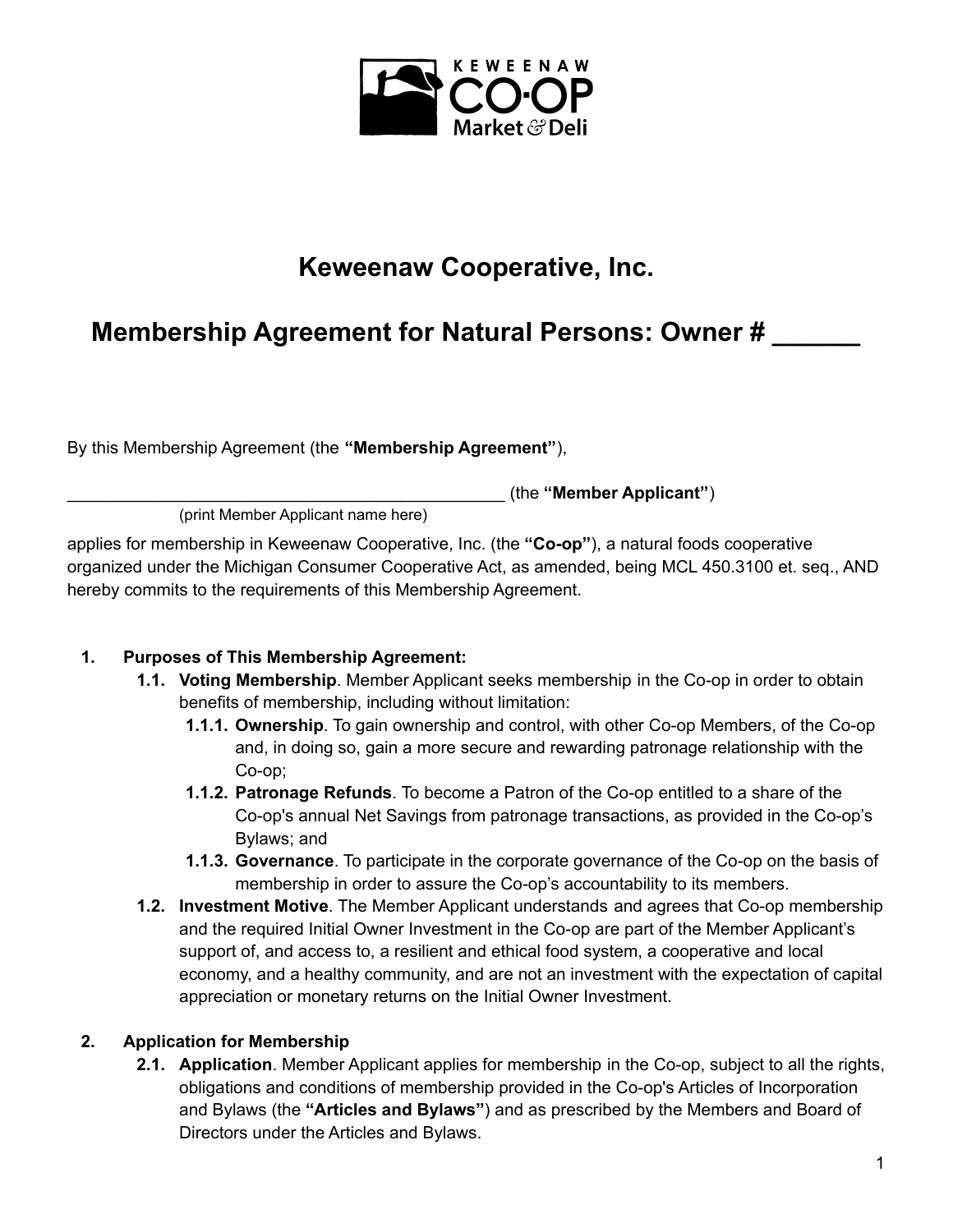- **2.2. Acceptance**. Member Applicant understands that this Membership Agreement is subject to acceptance by the Co-op Board of Directors.
- **2.3. Communications (Exhibit A).** Member Applicant agrees to provide the necessary contact information and permissions required in Exhibit A - Official Member Contact Information and is responsible for providing the Co-op with any/all future changes to said information.
- **2.4. Initial Owner Investment (Exhibit B).** If accepted into membership, Member Applicant agrees to pay the Initial Owner Investment, as and when such payment is due and according to the agreed upon terms as indicated in Exhibit B - Terms of Payment for Initial Owner Investment.
- **2.5. Designation of Jointly Held Membership (Exhibit C).** Member Applicant may jointly hold membership with one other natural person, a "**Joint Holder,**" as designated and agreed to in Exhibit C - Designation of Jointly Held Membership. Both Joint Holders are equally subject to all terms and conditions of this agreement, including acceptance to membership by the Board of Directors. Jointly held memberships are entitled to only one member vote, as cast by the Member Applicant, and all official Member communications will be directed to the Member Applicant contact information. Jointly held membership includes joint ownership of the Initial Owner Investment and all associated Member capital.
- **2.6. Designation of Beneficiaries (Exhibit D).** Member Applicant may designate beneficiaries for transfer of membership and associated Member capital upon death of the Member. Exhibit D - Beneficiary Designation forms are available upon request. Transfer of membership to a beneficiary is subject to Co-op acceptance of a new Membership Agreement executed by Beneficiary. Ownership of Member capital can be transferred to a non-Member beneficiary, subject to Board approval and all terms and conditions governing Member capital accounts.

## **3. Rights and Restrictions of Membership**

**3.1. Voting Membership.** Member Applicant acknowledges that the membership applied for in this Membership Agreement is subject to rights, obligations, and restrictions specified or referred to in the Co-op Articles, Bylaws, Uniform Conditions of Membership, and other Co-op policies, rules, and regulations, as adopted or amended from time to time. The applicant's Initial Owner Investment and other Member capital bear no dividend and are not transferable without written consent of the Board. Member Applicant will vote in the affairs of the Co-op only as a Member and not as an investor.

## **4. Member Applicant Representations and Understandings**

Member Applicant represents and understands the following:

- **4.1. Membership Benefits.** Membership is for the benefit of the holders of the membership and their households and dependent family members. Specific membership benefits are established by Co-op management and may change from time to time. Use of the owner number to directly access some or all benefits may be limited to the holders of the membership, at the sole discretion of management. For the purpose of sharing in the benefits of membership, households and dependent family members are defined as follows:
	- **4.1.1.** Household people who live together in the same shared residence and share a communal food relationship with one another (i.e. persons who mostly shop, cook, and eat together as a household unit).
	- **4.1.2.** Dependent Family Members persons who are legal relatives of the holders of the membership and are maintaining a mutually dependent food relationship (e.g.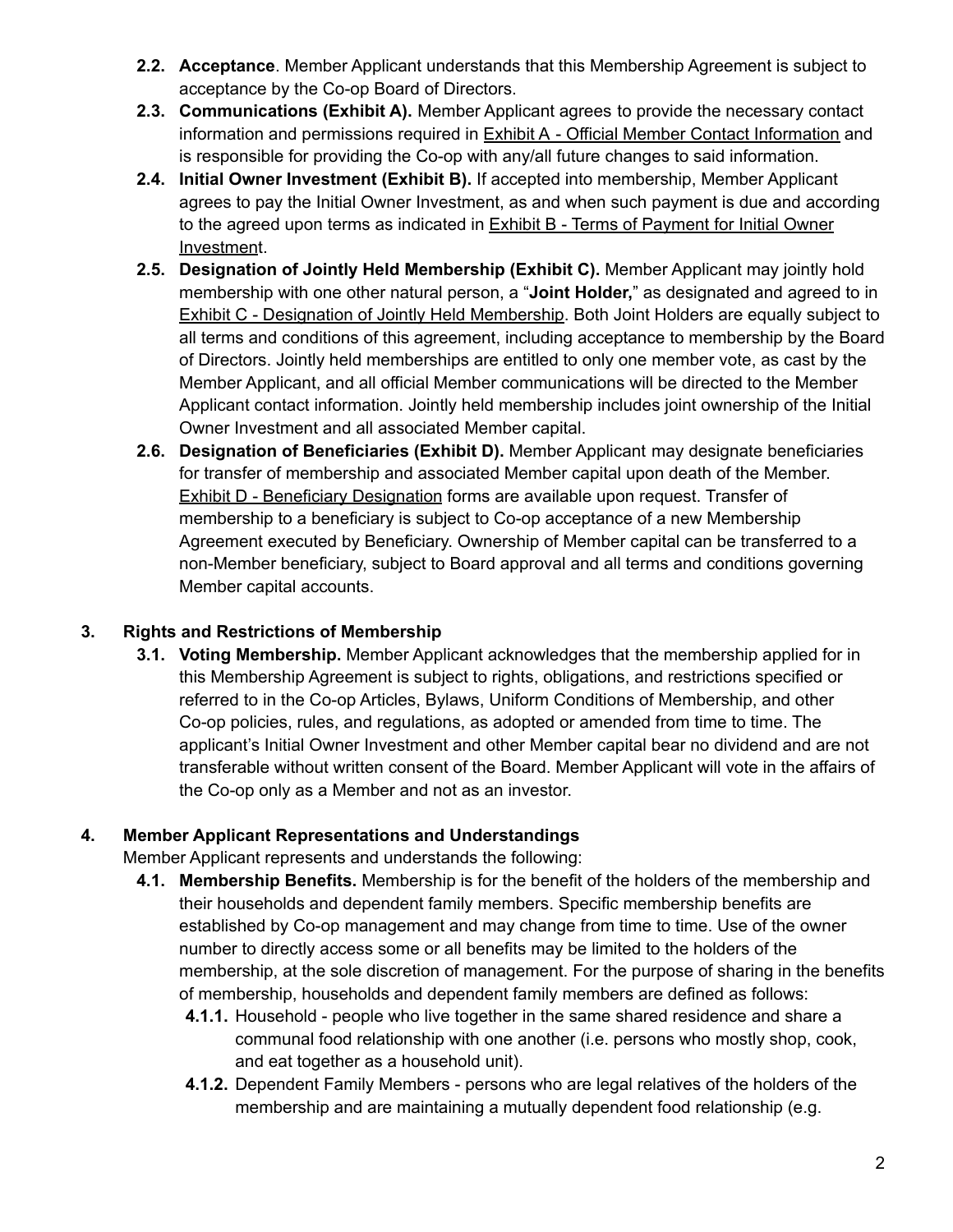spouses, their dependent children, and any other dependent family members who share a common food budget even if they don't currently share the same residence).

- **4.2. Access to Information.** Member Applicant has had the opportunity to ask questions and receive answers from the Co-op's Board of Directors and Management concerning:
	- **4.2.1.** Terms and conditions of the Initial Owner Investment;
	- **4.2.2.** Terms and conditions of membership; and
	- **4.2.3.** Business operations, finances, and obligations of the Co-op.
- **4.3. Articles and Bylaws.** Member Applicant has had the opportunity to review a copy of the Co-op's Articles of Incorporation and Bylaws, which are available on the Co-op's website at: www.keweenaw.coop.
- **4.4. No Registration of Initial Owner Investment.** No federal or state agency has made any finding, determination, recommendation or endorsement as to the fairness or the suitability of Membership or the Initial Owner Investment. Neither membership nor the Initial Owner Investment are registered under Michigan securities laws or the Securities Act of 1933, as amended (the "**Act**"). If membership or the Initial Owner Investment is a "security" under either Michigan securities laws or the Act, it cannot be re-sold unless registered under those laws or an exemption is available. Member Applicant may not sell or otherwise transfer the Initial Owner Investment without registration under the Act or exemption therefrom and written consent of the Co-op Board of Directors.
- **4.5. Co-op as a Food Cooperative.** The Co-op is a food cooperative that procures healthful and nutritious foods and other products for its Members and others. The Co-op distributes Net Savings from patronage transactions to its Members and other Patrons on a patronage basis rather than on the basis of any capital contribution to or investment in the Co-op. Member Applicant expects no return on, or appreciation in value of, their Initial Owner Investment as such. Instead, Member Applicant will be entitled to Patronage Refunds as provided in the Co-op's Bylaws.
- **4.6. Member Applicant's Investment Motive.** Member Applicant is providing an Initial Owner Investment in the Co-op for Member Applicant's own account in order to secure the benefits of Co-op membership , and not for resale or distribution. Member Applicant will bear the economic risk of this financial commitment indefinitely.
- **4.7. Termination of Membership.** Membership may be terminated as provided in the Bylaws, including without limitation, if Member Applicant fails to satisfy the terms and conditions of Membership.
- **4.8. No Promise.** No promise, guarantee, or other representation has been made with respect to this Membership Agreement except as expressly stated herein and in the Articles and Bylaws. Member Applicant is not entering into this Membership Agreement nor providing an Initial Owner Investment in reliance on any promise, guarantee, or representation not stated in this Membership Agreement or the Articles and Bylaws.

## **4.9. Consent to Patronage Refund**

- **4.9.1. Patronage Refund to a Consumer Patron.** Section 1385(b)(2) of the Code provides that Patronage Refunds and Per Unit Retains need not be included in the gross income of Member (for federal income tax purposes) to the extent they are attributable to purchases of personal, living, or family items.
- **4.9.2. Other Patronage Refunds.** Except as provided in Section **4.9.1**, Member consents to include in the Member's gross income for federal income tax purposes the stated dollar amount of any qualified written notice of allocation and qualified notice of Per Unit Retain (as defined in §1388 of the Code) received from the Association with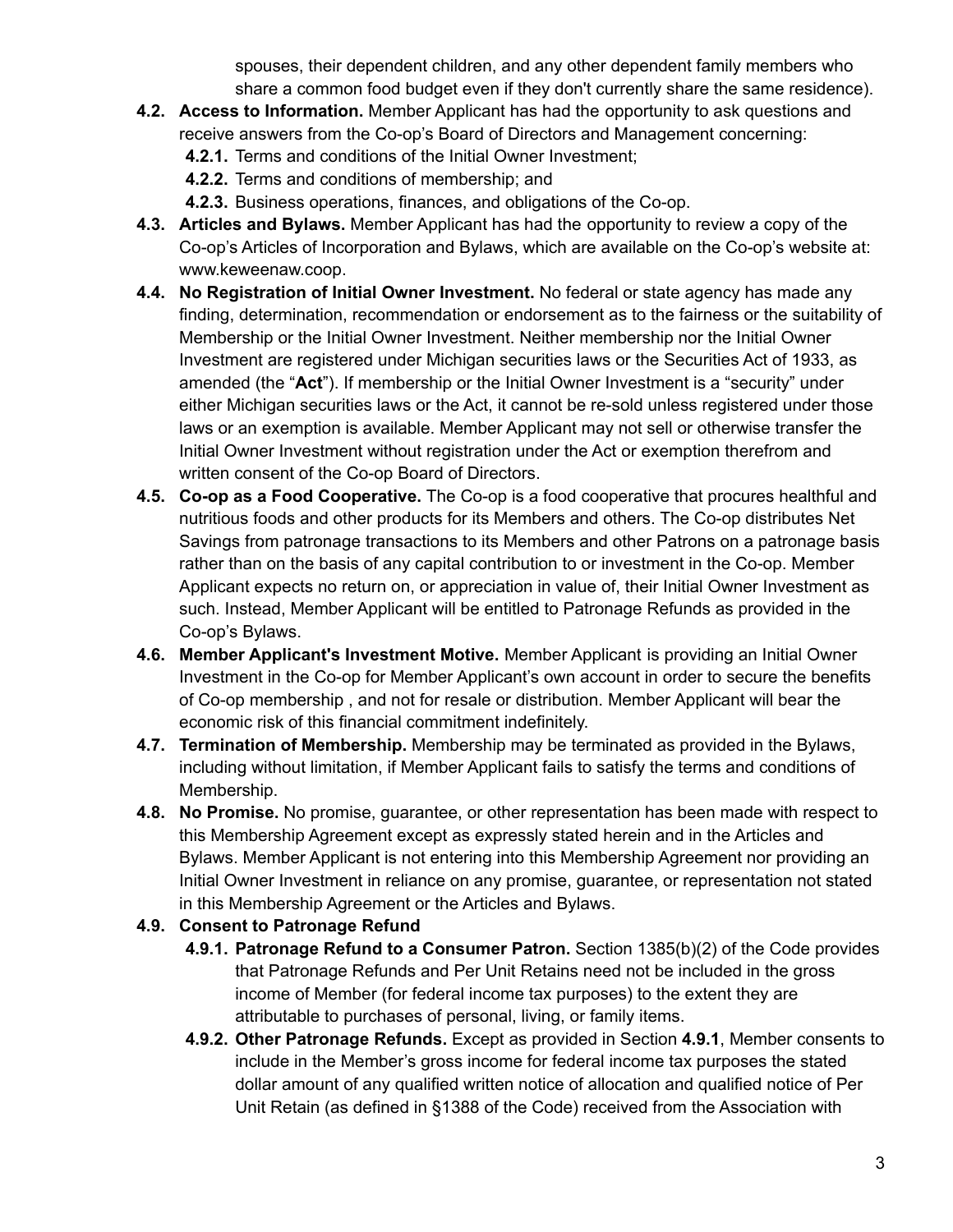respect to Patronage Transactions (as defined in Section I of the Co-op's Bylaws and subsequent Board policy), to the extent required in §1385 of the Code.

X\_\_\_\_\_\_\_\_\_\_\_\_\_\_\_\_\_\_\_\_\_\_\_\_\_\_\_\_\_\_\_\_\_\_\_\_\_\_\_\_\_\_\_\_ Date: \_\_\_\_\_\_\_\_\_\_\_\_\_\_\_\_

(Signature of Member Applicant)

### **Acceptance**

This Membership Agreement is accepted by the Co-op.

## **KEWEENAW COOPERATIVE, INC.**

Date\_\_\_\_\_\_\_\_\_\_\_\_\_\_\_\_\_\_\_\_\_\_\_\_\_

By: \_\_\_\_\_\_\_\_\_\_\_\_\_\_\_\_\_\_\_\_\_\_\_\_\_\_\_\_\_\_\_\_\_\_\_\_\_\_

Its:  $\frac{1}{2}$ 

| Admin: | Date:<br>. | :# Owner |
|--------|------------|----------|
|--------|------------|----------|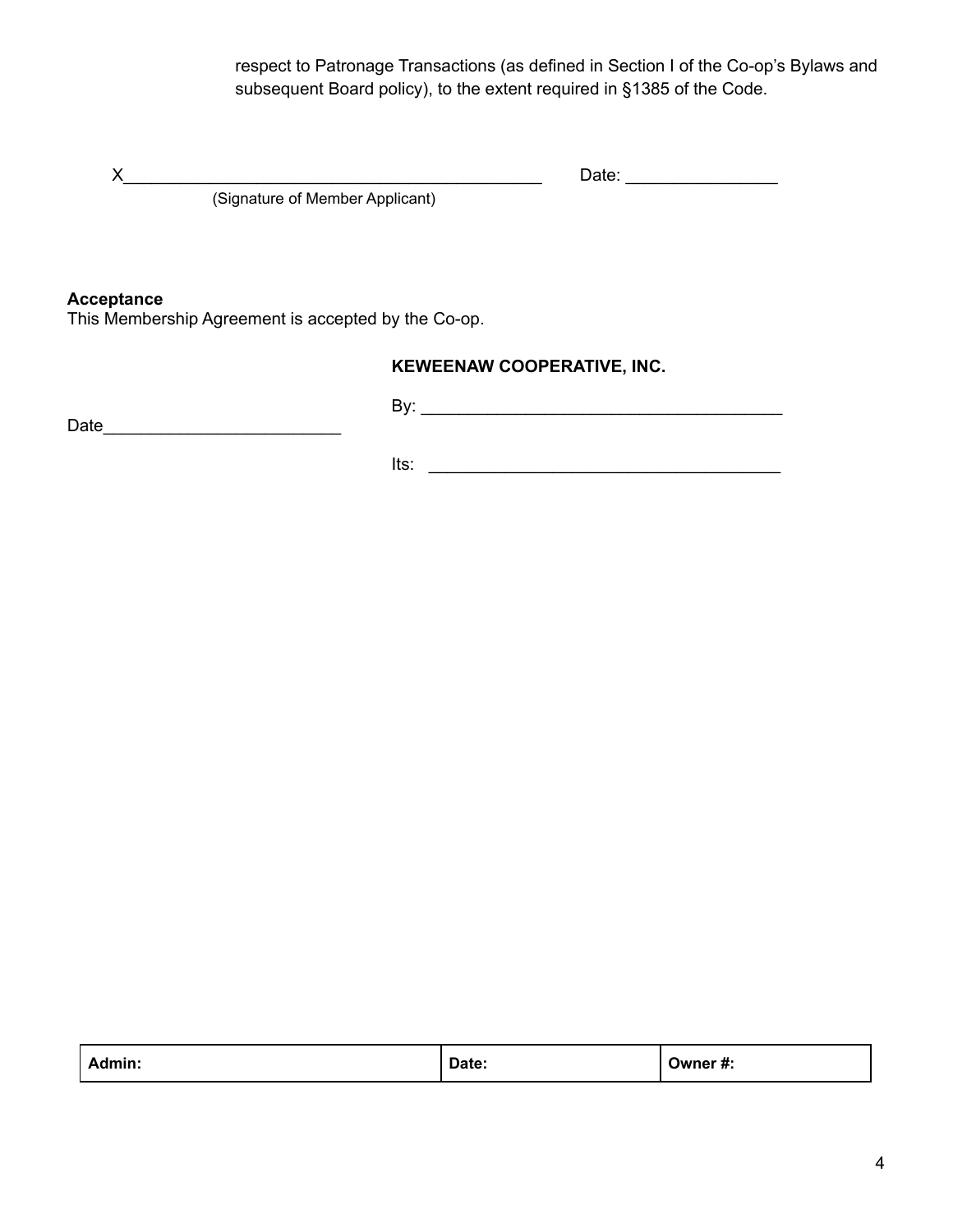#### KEWEENAW COOPERATIVE, INC. **MEMBERSHIP AGREEMENT — EXHIBIT A (required)**

# **Official Member Contact Information Owner # \_\_\_\_\_\_**

## 1. **Official Member Contact Information**

According to the Bylaws and Uniform Conditions of Membership, all official communications for individual or joint memberships, including voting and meeting notices, patronage dividends, and other official acts regarding membership, will be sent to the primary email and/or mailing address of record. Members are responsible for notifying the Co-op when there is a change in contact information.

Please provide your primary contact information below for Official Member Communications.

| <b>Mailing Address:</b> |        |        |      |
|-------------------------|--------|--------|------|
| City:                   |        | State: | Zip: |
| Phone:                  | Email: |        |      |

#### 2. **Authorization of Electronic Communication**

By signing this form you consent to receiving all official communication from the Co-op electronically by email sent to the email address above, including voting and meeting notices, patronage dividend notices, and other official communications regarding membership. This authorization is effective unless and until consent is withdrawn in writing. You may unsubscribe from non-essential Co-op news and promotional emails at any time, but you will not be unsubscribed from *official* membership communications unless you revoke this authorization in writing.

*If you do not consent* to receive official membership communications electronically and require that they be sent by U.S. Mail, please initial here: Example 1. By selecting this option, you agree to be solely responsible for notifying the Co-op of changes to your mailing information and for returning required paperwork to the Co-op as needed.

(Printed Name of Member Applicant)

\_\_\_\_\_\_\_\_\_\_\_\_\_\_\_\_\_\_\_\_\_\_\_\_\_\_\_\_\_\_\_\_\_\_\_\_\_\_\_\_\_\_\_\_

X\_\_\_\_\_\_\_\_\_\_\_\_\_\_\_\_\_\_\_\_\_\_\_\_\_\_\_\_\_\_\_\_\_\_\_\_\_\_\_\_\_\_\_ Date: \_\_\_\_\_\_\_\_\_\_\_\_\_\_\_\_

(Signature of Member Applicant)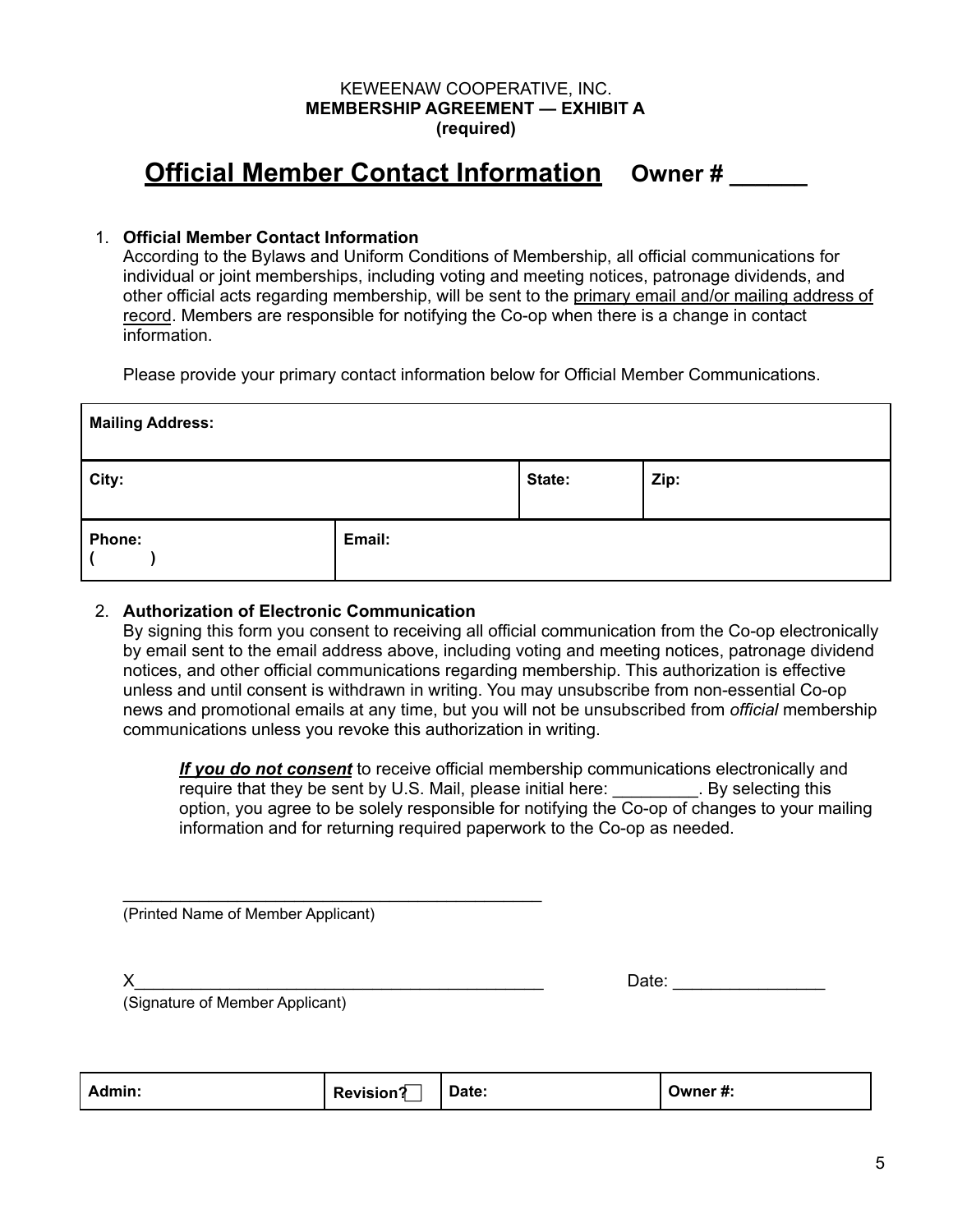#### KEWEENAW COOPERATIVE, INC. **MEMBERSHIP AGREEMENT — EXHIBIT B (required)**

## **Terms Of Payment For Initial Owner Investment Owner #\_\_\_\_\_\_**

#### 1. **Terms**

- As a condition of membership, Member Applicant agrees to pay an Initial Owner Investment of \$200.00. Payment will be fully refunded if Membership is not accepted.
- Memberships may be acquired on payment plans established by Co-op management in accordance with the financial conditions and administrative capacity of the Co-op.
- Members using payment plans shall be eligible for all membership rights and benefits but deemed provisional until paid in full.
- The Co-op will issue member certificates only for memberships with the Initial Owner Investment paid in full.

## **2. Payment Plan Options.** *Check the box next to your preferred plan.*

## **Payment Plan 1**

Pay the \$200.00 Initial Owner Investment in one payment.

## **Payment Plan 2**

Pay the \$200.00 Initial Owner Investment in installments of \$50.00 per quarter year (i.e. spread the payments over a year's time).

## **Payment Plan 3**

Pay the \$200.00 Initial Owner Investment in installments of \$25.00 per quarter year (i.e. spread the payments over two year's time).

#### **Payment Plan 4**

Pay the \$200.00 Initial Owner Investment in installments of \$20.00 per year (i.e. spread the payments over ten year's time).

By signing below, I agree to pay my Initial Owner Investment according to the terms I selected above.

(Printed Name of Member Applicant)

\_\_\_\_\_\_\_\_\_\_\_\_\_\_\_\_\_\_\_\_\_\_\_\_\_\_\_\_\_\_\_\_\_\_\_\_\_\_\_\_\_\_\_\_

| I<br>I |  |
|--------|--|

 $Date:$ 

(Signature of Member Applicant)

| Admin:<br><b>Revision?</b> | Date: | Owner#: |
|----------------------------|-------|---------|
|----------------------------|-------|---------|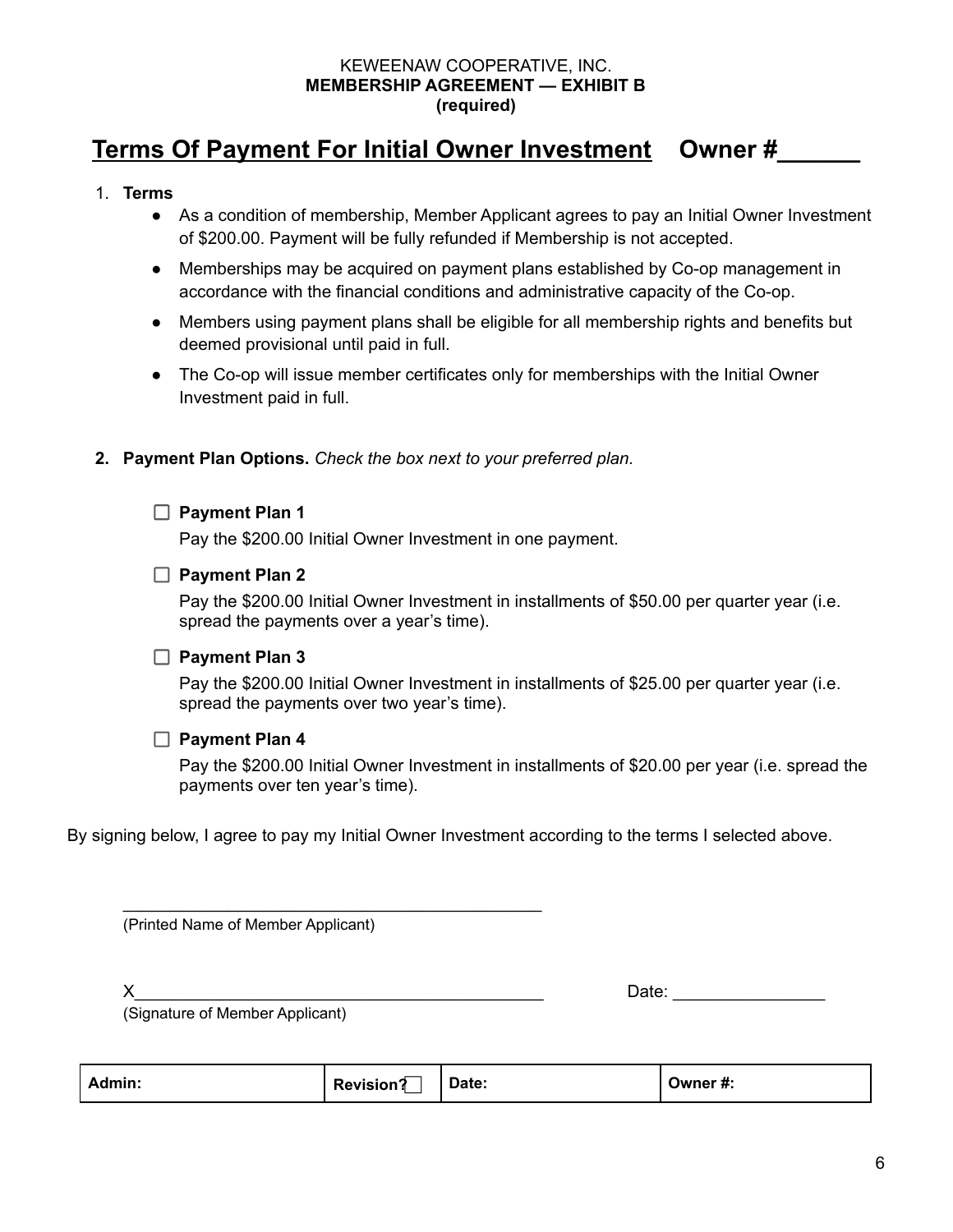#### KEWEENAW COOPERATIVE, INC. **MEMBERSHIP AGREEMENT — EXHIBIT C (OPTIONAL)**

# **Designation of Jointly Held Membership Owner # \_\_\_\_\_\_**

### **Specific Membership Conditions Applicable to Jointly Held Memberships:**

- a. Any individual Member who meets all conditions of membership may request to add a joint tenant. Board acceptance of the joint tenant shall also result in joint ownership of the associated capital account.
- b. Joint memberships are entitled to only one vote and all official communications, including voting and meeting notices, patronage dividends, and other official acts regarding membership, will be issued to both joint tenants by care of the primary email and/or physical address of record.
- c. Either joint tenant may voluntarily terminate membership and relinquish to the remaining tenant all claims to the associated capital account. Joint tenants may split their membership and associated capital account into individual memberships upon each tenant providing the additional amount of initial member investment needed to establish individual membership. The Board of Directors will not terminate membership or redeem equity for jointly held membership unless requested by both tenants.
- d. When either tenant of a jointly held membership dies, the remaining tenant continues to hold all membership rights and benefits and the associated capital account. After submitting the death certificate, the surviving holder may hold the membership individually or request to add a new joint tenant.

Subject to approval by the Board of Directors and all terms and conditions above and in the Membership Agreement, the undersigned Member Applicant and Prospective Joint Holder agree to hold Member Applicant's membership and all associated member capital as joint tenants with right of survivorship:

 $\_$ 

(Member Applicant - Printed Name) (Prospective Joint Holder - Printed Name)

X\_\_\_\_\_\_\_\_\_\_\_\_\_\_\_\_\_\_\_\_\_\_\_\_\_\_\_\_\_\_\_\_\_\_\_\_\_\_\_\_ Date: \_\_\_\_\_\_\_\_\_\_\_\_\_\_\_\_

(Signature of Member Applicant)

| v<br>Λ |    |   | Duw. |
|--------|----|---|------|
| $\sim$ | -- | . |      |

(Signature of Prospective Joint Holder)

#### **Acceptance**

This Designation of Joint Holder of Membership Request is accepted by the Co-op.

## **KEWEENAW COOPERATIVE, INC.**

Date:\_\_\_\_\_\_\_\_\_\_\_\_\_\_\_\_\_\_\_\_\_\_\_\_\_

By: \_\_\_\_\_\_\_\_\_\_\_\_\_\_\_\_\_\_\_\_\_\_\_\_\_\_\_\_\_\_\_\_\_\_\_\_\_\_

 $\blacksquare$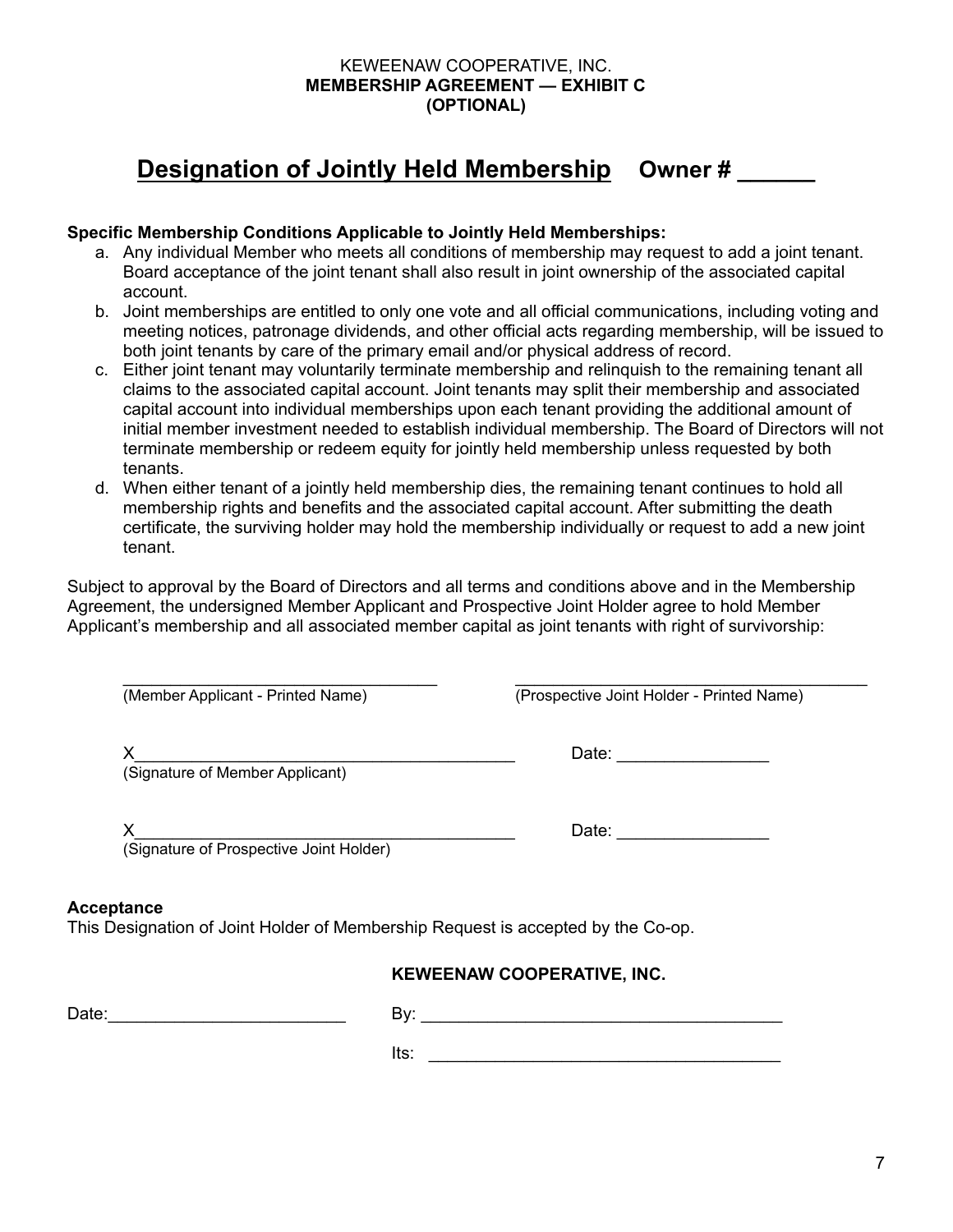## **Joint Holder Contact Information**

The contact information below will not be used for Official Membership Communications unless it is the same as what the Member Applicant has provided for such purposes. Instead, we collect and maintain the below information in the name of the Joint Holder only for *personal* benefits, such as verifying access to membership privileges, individual shopper rewards programs, and other non-official member communications such as Co-op news and shopper guides.

| <b>Mailing Address:</b> |        |        |      |
|-------------------------|--------|--------|------|
| City:                   |        | State: | Zip: |
| Phone:                  | Email: |        |      |

| Admin:<br><b>Revision?</b> | Date: | Owner #: |
|----------------------------|-------|----------|
|----------------------------|-------|----------|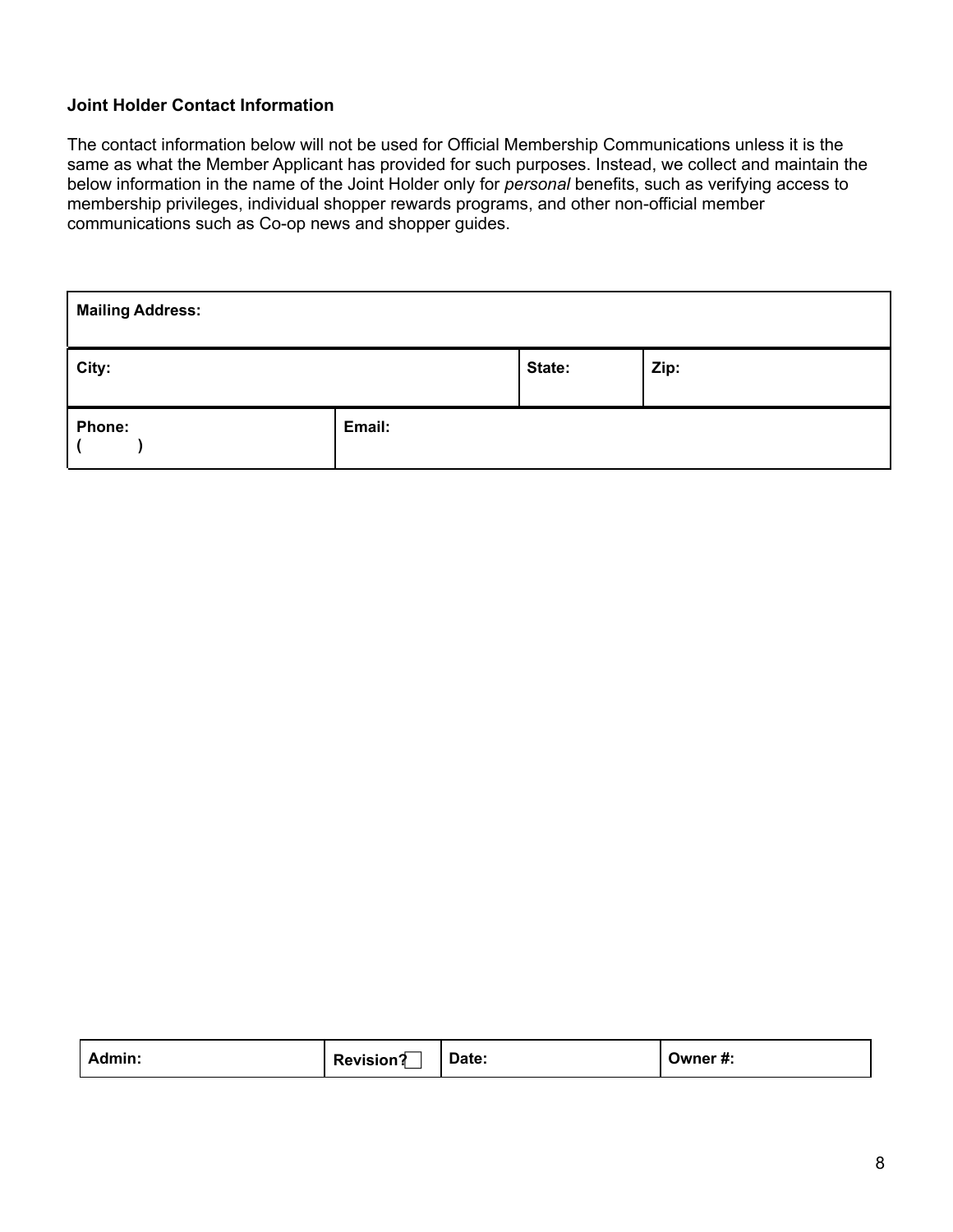### KEWEENAW COOPERATIVE, INC. **MEMBERSHIP AGREEMENT — EXHIBIT D (optional)**

# **Beneficiary Designation for Member Capital Owner # \_\_\_\_\_**

- $\rightarrow$  Because this form has important tax and/or legal consequences, the Co-op encourages you to consult with your financial or legal advisor before completing it. You should periodically review and, if necessary, update this form.
- $\rightarrow$  The Co-op board must formally accept this registration for it to be effective.
- **1. Governing Law**. I/we acknowledge that this TOD registration is established under and subject to the Uniform Transfer-on-Death Security Registration provisions set forth in the Michigan Estates and Protected Individuals Code, MCL 700.6301 *et seq*.
- **2. Joint Owners**. If your Member Capital is held jointly as tenants with full rights of survivorship, this TOD registration **must be signed by all co-owners**, and will be effective to transfer your member capital to the designated beneficiaries upon the death of the last to die of all joint tenants.

#### **3. Beneficiary Designation**.

**Trust beneficiary:** If you choose to name a trust as a beneficiary, please describe the trust by the name of the present trustee, the name of the trust (if any) and the date of the trust. Example: "John Doe, Trustee of the Doe Family Trust dated December 1, 2016."

**Minor beneficiary:** If a beneficiary is a minor, the Co-op may transfer the proceeds to a custodian it selects under the applicable state's Uniform Transfers to Minors Act.

I/we revoke all previous designations and direct that my/our member capital in the Co-op be distributed upon my/our death to the designated beneficiary(ies) below.

If any designated Primary Beneficiary(ies) dies before I/we do, that beneficiary's share will be divided proportionately among the surviving Primary Beneficiaries. If any beneficiary survives me/us but fails to survive transfer of his or her entire share, then the remaining portion of such beneficiary's share shall be transferred to such beneficiary's estate.

**Note:** All stated percentages must be whole percentages (e.g., 33%, not 33.3%) and must add up to 100%.

#### **Primary Beneficiary(ies):**

| 1) | First name (print) | Middle initial                | Last | Percentage % |
|----|--------------------|-------------------------------|------|--------------|
|    | Relationship       | Date of birth<br>(mm/dd/yyyy) |      |              |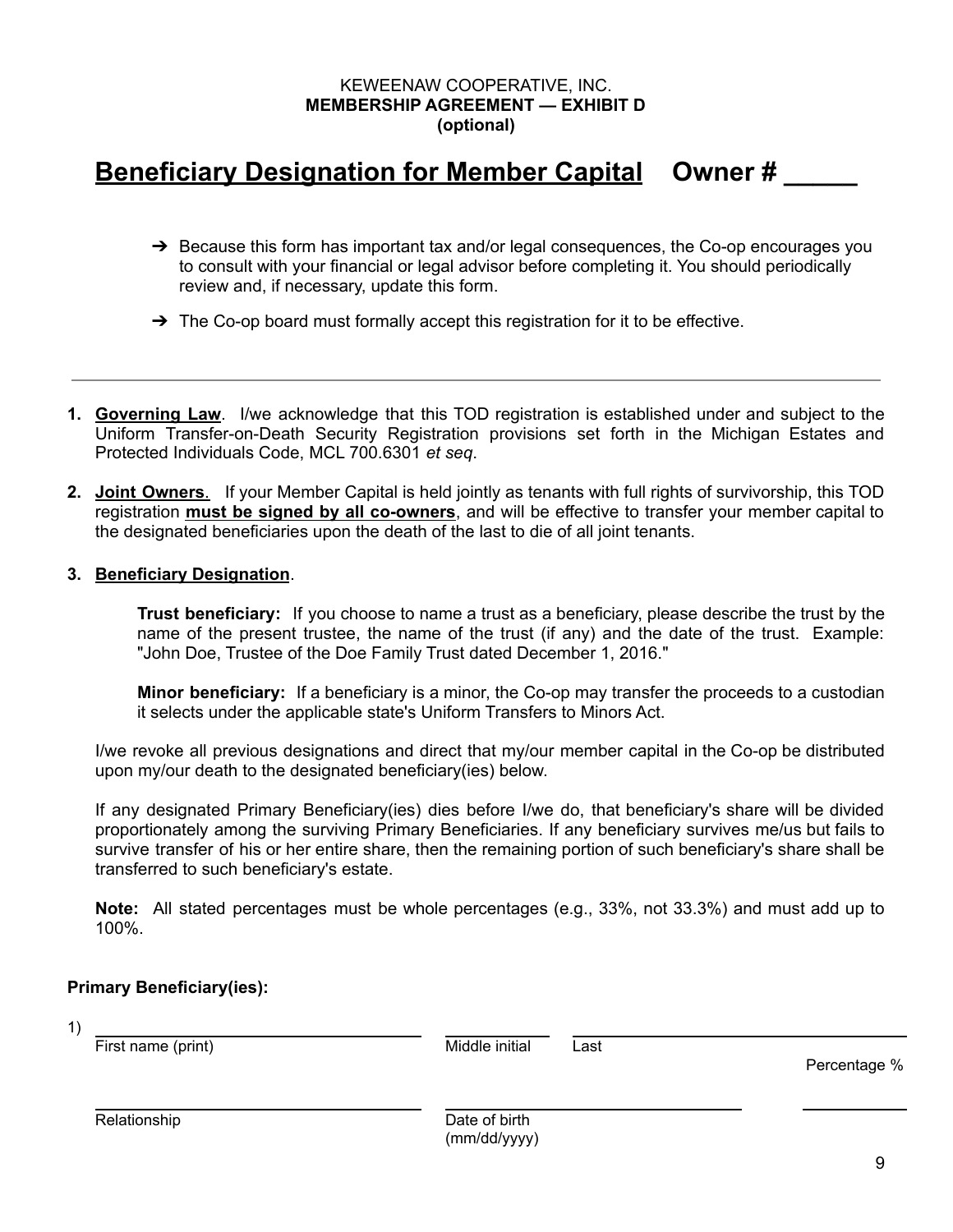| 2) |                    |                               |      |              |              |
|----|--------------------|-------------------------------|------|--------------|--------------|
|    | First name (print) | Middle initial                | Last |              | Percentage % |
|    | Relationship       | Date of birth<br>(mm/dd/yyyy) |      |              |              |
| 3) | First name (print) | Middle initial                | Last |              | Percentage % |
|    | Relationship       | Date of birth<br>(mm/dd/yyyy) |      |              |              |
|    |                    |                               |      | <b>TOTAL</b> | 100%         |

## **Contingent beneficiary(ies):** *(Complete only if naming a Primary Beneficiary)*

If no Primary Beneficiary survives me, pay my benefits to the following Contingent Beneficiary(ies). If any designated Contingent beneficiary(ies) dies before I do, that beneficiary's share will be divided proportionately among the surviving Contingent Beneficiaries.

| 1) |                    |                               |      |              |              |
|----|--------------------|-------------------------------|------|--------------|--------------|
|    | First name (print) | Middle initial                | Last |              | Percentage % |
|    | Relationship       | Date of birth<br>(mm/dd/yyyy) |      |              |              |
| 2) |                    |                               |      |              |              |
|    | First name (print) | Middle initial                | Last |              | Percentage % |
|    | Relationship       | Date of birth<br>(mm/dd/yyyy) |      |              |              |
| 3) |                    |                               |      |              |              |
|    | First name (print) | Middle initial                | Last |              | Percentage % |
|    | Relationship       | Date of birth<br>(mm/dd/yyyy) |      |              |              |
|    |                    |                               |      | <b>TOTAL</b> | 100%         |